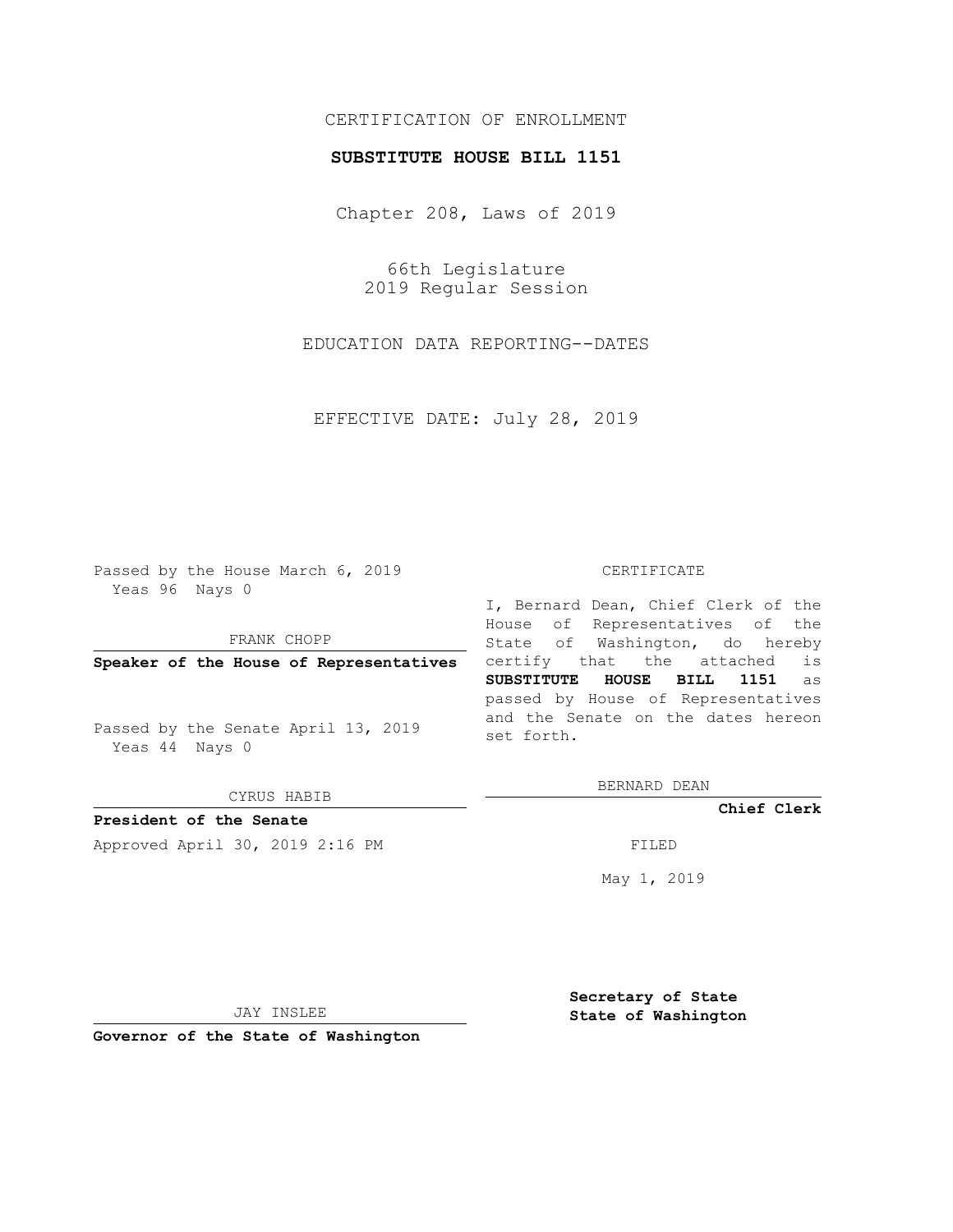## **SUBSTITUTE HOUSE BILL 1151**

Passed Legislature - 2019 Regular Session

**State of Washington 66th Legislature 2019 Regular Session**

**By** House Education (originally sponsored by Representatives Volz and Pollet; by request of Superintendent of Public Instruction)

READ FIRST TIME 02/04/19.

1 AN ACT Relating to modifying education reporting requirements; 2 and amending RCW 28A.165.100, 28A.235.290, 28A.505.040, and 3 28A.505.080.

4 BE IT ENACTED BY THE LEGISLATURE OF THE STATE OF WASHINGTON:

5 **Sec. 1.** RCW 28A.165.100 and 2013 2nd sp.s. c 18 s 204 are each amended to read as follows:6

7 (1) ((Beginning with the 2014-15 school year,)) School districts shall record in the statewide individual student data system annual entrance and exit performance data for each student participating in the learning assistance program according to specifications established by the office of the superintendent of public 12 instruction.

13 (2) By August 1, 2014, and each ((August 1st)) September 30th 14 thereafter, school districts shall report to the office of the 15 superintendent of public instruction, using a common format prepared 16 by the office:

17 (a) The amount of academic growth gained by students 18 participating in the learning assistance program;

19 (b) The number of students who gain at least one year of academic 20  $qrowth; ((and))$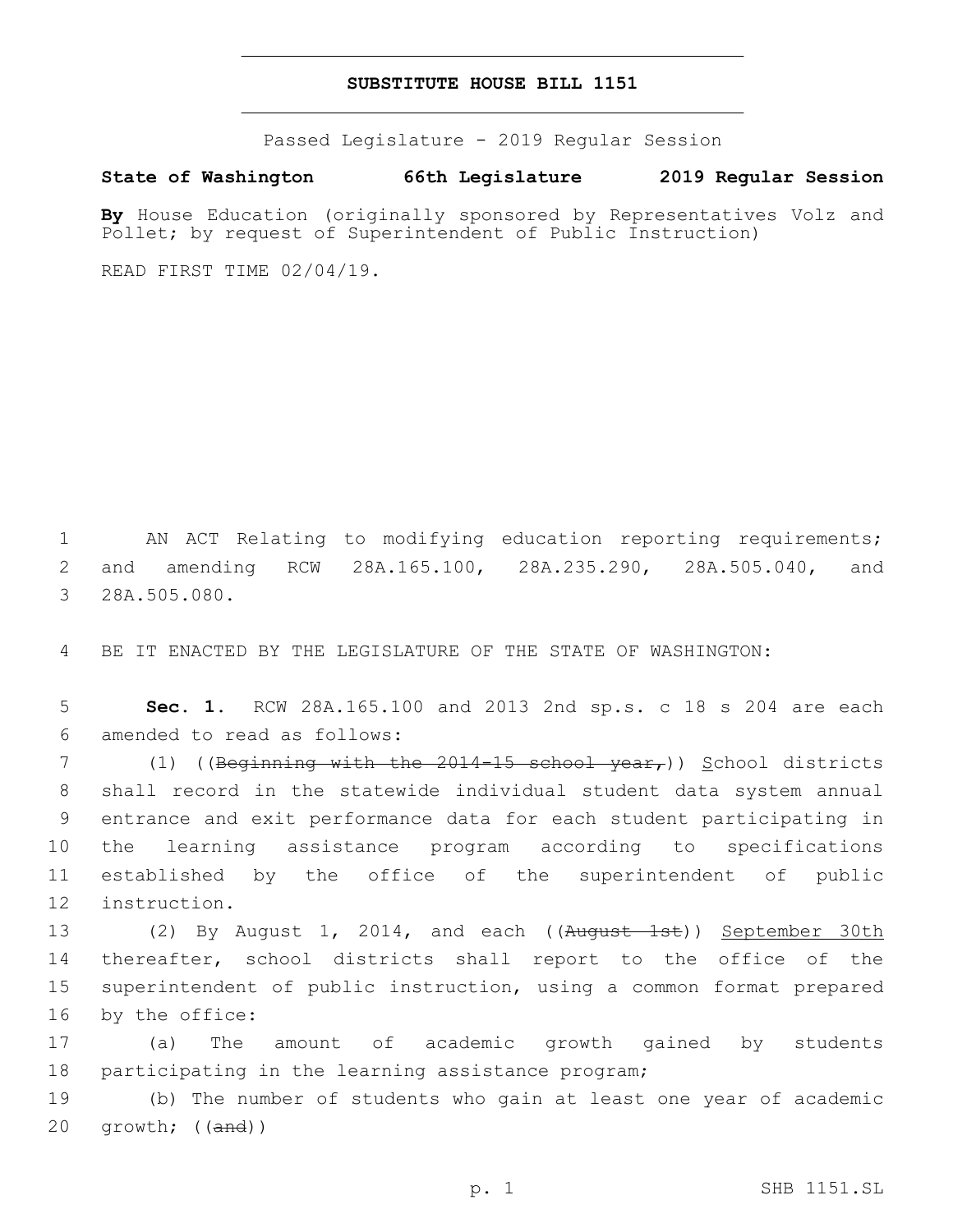(c) The specific practices, activities, and programs used by each 2 school building that received learning assistance program funding; and

 (d) Other data if required by the office of the superintendent of public instruction to demonstrate the efficacy of the learning assistance program expenditures to show student academic growth 7 gains.

 (3) By January 1, 2020, and each January 1st thereafter, the office of the superintendent of public instruction shall compile the 10 school district data reported as required by subsection (2) of this 11 section, and report, in compliance with RCW 43.01.036, to the appropriate committees of the legislature with the annual and longitudinal gains for the specific practices, activities, and 14 programs used by the school districts and schools to show which are the most effective. The data must be disaggregated by student 16 subgroups.

 **Sec. 2.** RCW 28A.235.290 and 2018 c 271 s 6 are each amended to 18 read as follows:

 (1) The office of the superintendent of public instruction shall develop and implement a plan to increase the number of schools participating in the United States department of agriculture community eligibility provision for the 2018-19 school year and subsequent years. The office shall work jointly with community-based organizations and national experts focused on hunger and nutrition and familiar with the community eligibility provision, at least two school representatives who have successfully implemented community eligibility, and the state agency responsible for medicaid direct certification. The plan must describe how the office of the 29 superintendent of public instruction will:

 (a) Identify and recruit eligible schools to implement the community eligibility provision, with the goal of increasing the participation rate of eligible schools to at least the national 33 average;

 (b) Provide comprehensive outreach and technical assistance to school districts and schools to implement the community eligibility 36 provision;

 (c) Support breakfast after the bell programs authorized by the legislature to adopt the community eligibility provision;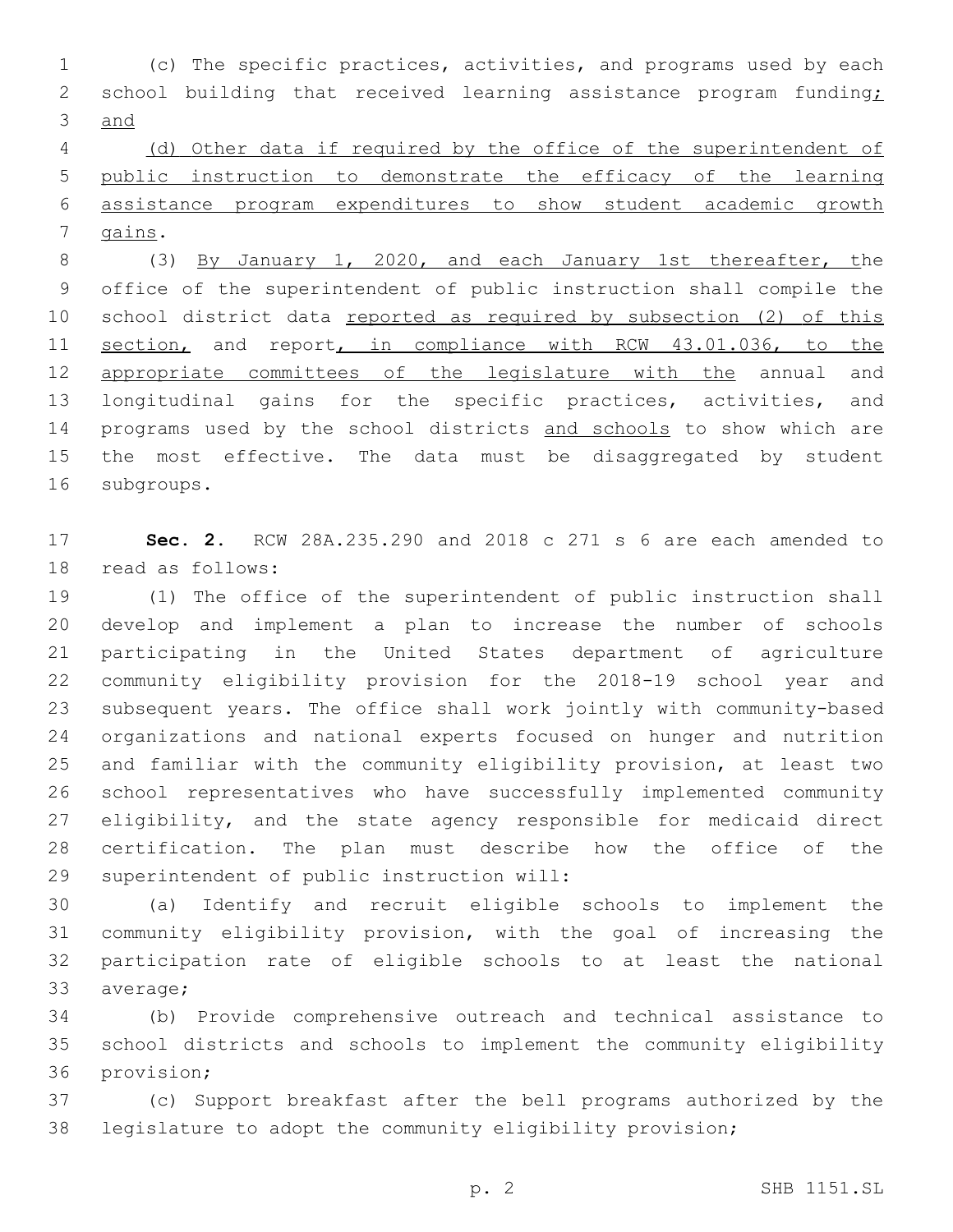(d) Work with school districts to group schools in order to maximize the number of schools implementing the community eligibility 3 provision; and

 (e) Determine the maximum percentage of students eligible for free meals where participation in the community eligibility provision provides the most support for a school, school district, or group of schools.7

 (2) Until June 30, 2019, the office of the superintendent of public instruction shall convene the organizations working jointly on the plan monthly to report on the status of the plan and coordinate outreach and technical assistance efforts to schools and school 12 districts.

 (3) Beginning in 2018, the office of the superintendent of public instruction shall report annually the number of schools that have implemented the community eligibility provision to the legislature by 16 ((September)) December 1st of each year. The report shall identify:

17 (a) Any barriers to implementation;

 (b) Recommendations on policy and legislative solutions to 19 overcome barriers to implementation;

 (c) Reasons potentially eligible schools and school districts decide not to adopt the community eligibility provision; and

 (d) Approaches in other states to adopting the community 23 eligibility provision.

 **Sec. 3.** RCW 28A.505.040 and 2017 3rd sp.s. c 13 s 604 are each 25 amended to read as follows:

 (1) On or before the tenth day of July in each year, all school districts shall prepare their budget for the ensuing fiscal year. The annual budget development process shall include the development or update of a four-year budget plan that includes a four-year enrollment projection. The four-year budget plan must include an estimate of funding necessary to maintain the continuing costs of program and service levels and any existing supplemental contract 33 obligations.

 (2) The completed budget must include a summary of the four-year budget plan and set forth the complete financial plan of the district 36 for the ensuing fiscal year.

 (3)(a) Upon completion of their budgets, every school district shall electronically publish a notice stating that the district has completed the budget, posted it electronically, placed it on file in

p. 3 SHB 1151.SL